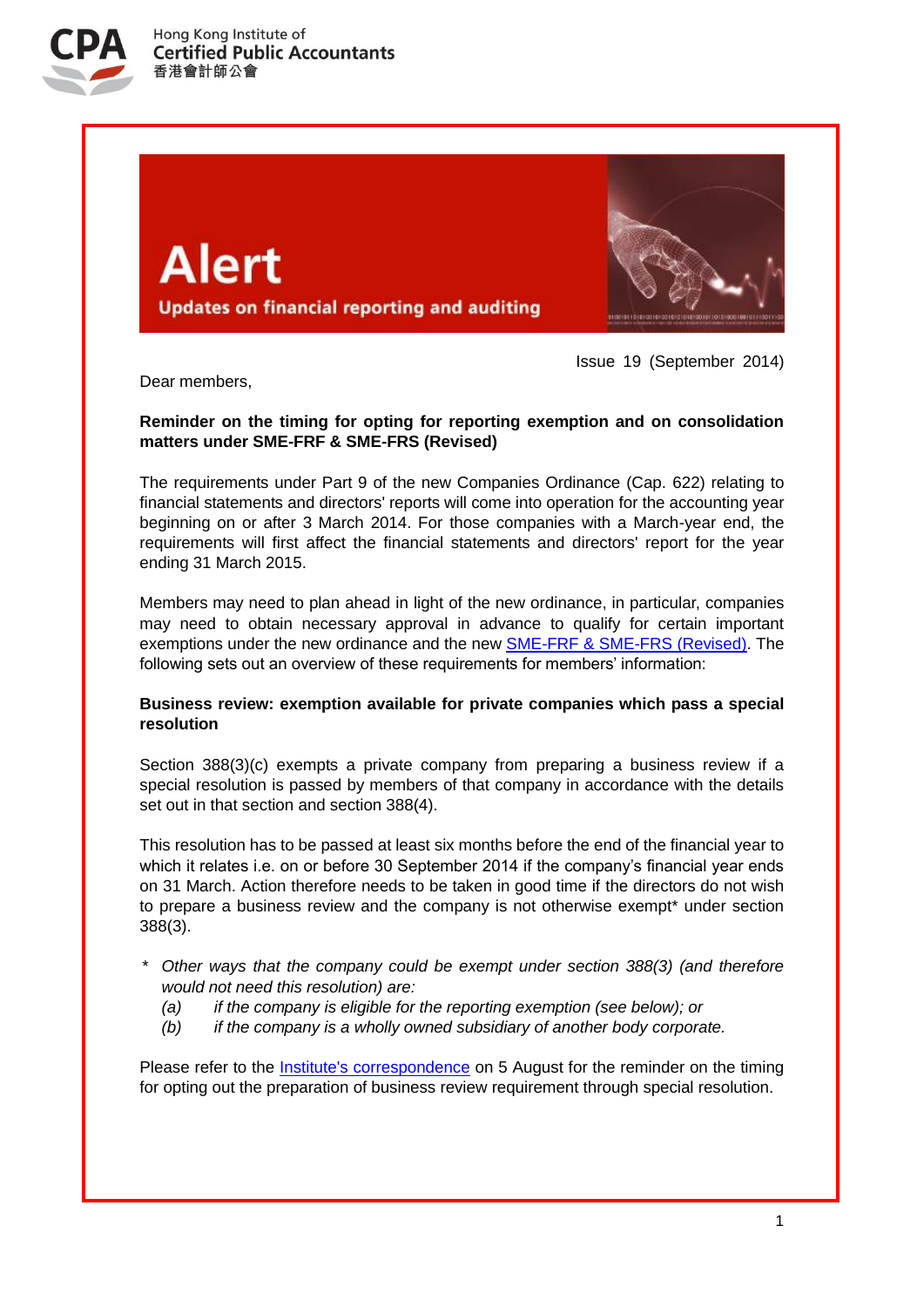

1

## **Reporting exemption: obtaining sufficient shareholder support for the exemption if the company fails the smallest size criteria**

Companies which meet the criteria set out under section 359 of the new ordinance are eligible to prepare financial statements under the SME-FRF & SME-FRS (Revised) for financial years beginning on or after 3 March 2014 and are not required to include a business review in their directors' reports. This simplified reporting regime is referred to as "the reporting exemption" in the ordinance.

Non-excluded<sup>1</sup> private companies and companies limited by guarantee which fall within the smallest size tests set out in the ordinance<sup>2</sup> are eligible for this reporting exemption without taking any further action.

However, if the company (or the group of which it is the holding company) fails those smallest size tests, then it can only be eligible for the reporting exemption if it falls into one of the following two categories:

- 1) the company is an "eligible" private company (or a group of eligible private companies) by virtue of falling within the larger size tests of HK\$200 million total annual revenue, HK\$200 million total assets and 100 employees<sup>3</sup> and gaining sufficient shareholder support (section 359(1)(c) and section 359(2)(c)(ii)); or
- 2) the company is a private company which does not have any subsidiaries and is not a subsidiary of another Hong Kong incorporated company and has full shareholder support (section 359(1)(b)).

Specifically, the extent of shareholder support required for the above is as follows:

- Category 1: A resolution has to be passed by at least 75% of all shareholders (i.e. not merely the shareholders attending the meeting). The resolution will fail if any shareholder votes against the resolution at a general meeting or if any shareholder objects in writing at least six months before the end of the financial year (section 360).
- Category 2: All the members of the company have to agree in writing that the company is to fall within the reporting exemption for the financial year (section 359(1)(b).

<sup>1</sup> Companies which operate in certain types of business as listed in section 359(4) are not eligible for the reporting exemption irrespective of their size.

<sup>2</sup> The smallest size tests for private companies are that they need to be below at least two out of three of the following limits: (i) not exceeding HK\$100 million total annual revenue, (ii) not exceeding HK\$100 million total assets and (iii) not exceeding 100 employees. The smallest (and only) size test for companies limited by quarantee is not exceeding HK\$25 million total annual revenue. If the company is required to prepare consolidated financial statements then these measures should be computed on a consolidated basis. More detail on these tests are set out in Schedule 3 to the ordinance.

<sup>3</sup> These larger size tests are computed on the same basis as the smaller size tests described in the previous footnote, except that the monetary amounts are increased to HK\$200 million rather than HK\$100 million.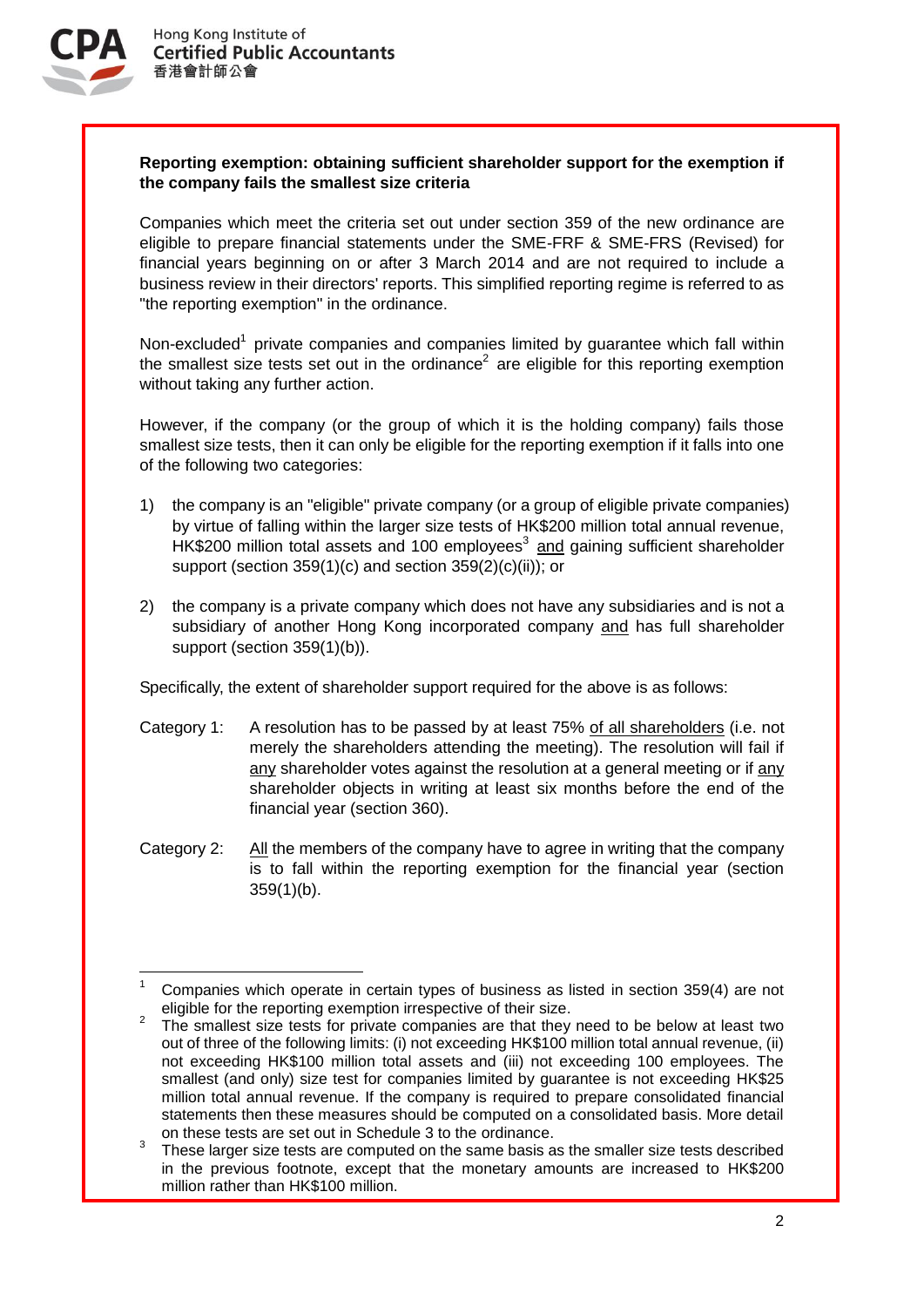

There is no time limit set for obtaining these approvals during the financial year. However, the ability of any shareholder to object means that if the directors wish to have certainty about whether the company can take advantage of the reporting exemption when preparing its financial statements and directors' report, then they should approach the shareholders sooner rather than later and, in the case of category 1, at least six months before the end of the financial year.

*Note: These shareholder approval requirements under sections 360 or 359(1)(b) are harder to meet than the special resolution for the business review exemption mentioned above. The approvals for the reporting exemption also have to be obtained each year. Therefore, if a private company which fails the smallest size tests wishes to be exempt from preparing the business review, but intends to continue preparing full financial statements under HKFRS, then it will generally be easier to approach the shareholders for a special resolution vote under section 388(3)(c), than to try to obtain the above shareholder approvals under sections 360 or 359(1)(b).*

#### **Exemption from preparing consolidated financial statements: notifying shareholders if the company is a partially owned subsidiary of another body corporate**

Section 379(3) sets out two ways in which a holding company can be exempt from preparing consolidated financial statements:

- 1) if the holding company is a wholly owned subsidiary of another body corporate; or
- 2) if the holding company is a partially owned subsidiary of another body corporate and the shareholders have been notified about, and do not object to, the proposal not to prepare consolidated financial statements.

In respect of holding companies which are wholly owned subsidiaries, no shareholder approval or notification is required.

In respect of holding companies which are partially owned subsidiaries, the requirement in section 379(3)(b) is that at least six months before the end of the financial year the directors must write to the members to notify them of their intention not to prepare consolidated financial statements for that financial year. The company's eligibility for not preparing consolidated financial statements is then confirmed if three months before the financial year end no member has written to the company requesting the company to prepare consolidated financial statements.

#### **Exclusion of certain subsidiaries from consolidation under SME-FRF & SME-FRS (Revised) on the grounds of expense and delay out of proportion to the value to members of the company**

Under SME-FRF & SME-FRS (Revised) a parent can exclude a subsidiary from consolidation on the grounds of expense and delay out of proportion to the value to members of the company only if members of the company have been informed in writing about, and do not object to, such exclusion. Paragraph 19.3 of the standard contains requirements on when the company needs to notify members. These are as follows: